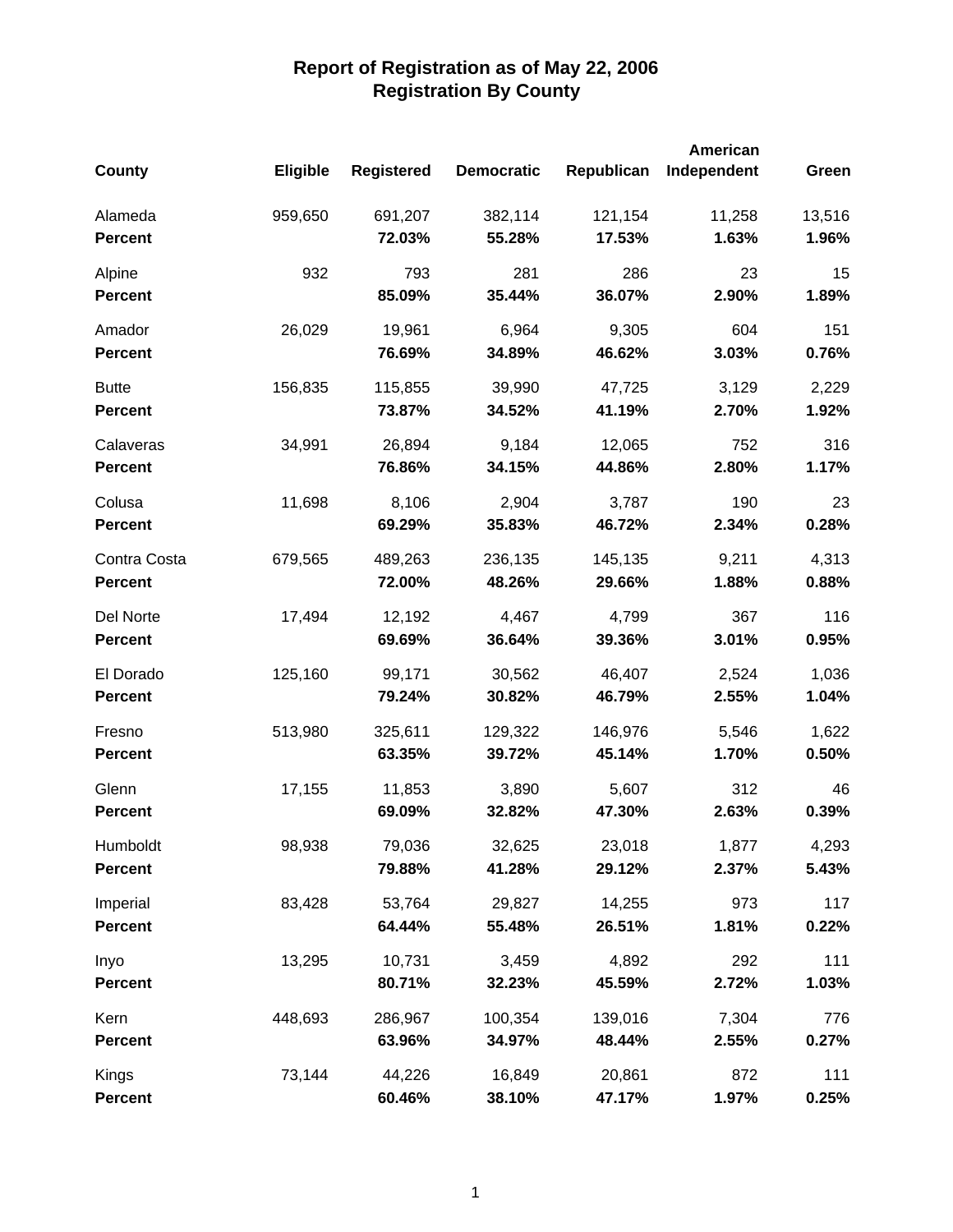|                |             |                    | Peace and |                | <b>Decline to</b> |
|----------------|-------------|--------------------|-----------|----------------|-------------------|
| County         | Libertarian | <b>Natural Law</b> | Freedom   | Other          | <b>State</b>      |
| Alameda        | 3,025       | 1,260              | 3,135     | 4,965          | 150,780           |
| <b>Percent</b> | 0.44%       | 0.18%              | 0.45%     | 0.72%          | 21.81%            |
| Alpine         | 5           | 0                  | 1         | $\overline{2}$ | 180               |
| <b>Percent</b> | 0.63%       | 0.00%              | 0.13%     | 0.25%          | 22.70%            |
| Amador         | 132         | 14                 | 31        | 165            | 2,595             |
| <b>Percent</b> | 0.66%       | 0.07%              | 0.16%     | 0.83%          | 13.00%            |
| <b>Butte</b>   | 859         | 92                 | 496       | 775            | 20,560            |
| <b>Percent</b> | 0.74%       | 0.08%              | 0.43%     | 0.67%          | 17.75%            |
| Calaveras      | 335         | 19                 | 63        | 96             | 4,064             |
| <b>Percent</b> | 1.25%       | 0.07%              | 0.23%     | 0.36%          | 15.11%            |
| Colusa         | 31          | 1                  | 22        | 26             | 1,122             |
| <b>Percent</b> | 0.38%       | 0.01%              | 0.27%     | 0.32%          | 13.84%            |
| Contra Costa   | 2,217       | 527                | 1,220     | 3,220          | 87,285            |
| <b>Percent</b> | 0.45%       | 0.11%              | 0.25%     | 0.66%          | 17.84%            |
| Del Norte      | 92          | 5                  | 39        | 114            | 2,193             |
| <b>Percent</b> | 0.75%       | 0.04%              | 0.32%     | 0.94%          | 17.99%            |
| El Dorado      | 682         | 57                 | 252       | 655            | 16,996            |
| <b>Percent</b> | 0.69%       | 0.06%              | 0.25%     | 0.66%          | 17.14%            |
| Fresno         | 1,134       | 216                | 552       | 2,922          | 37,321            |
| <b>Percent</b> | 0.35%       | 0.07%              | 0.17%     | 0.90%          | 11.46%            |
| Glenn          | 39          | 9                  | 37        | 29             | 1,884             |
| <b>Percent</b> | 0.33%       | 0.08%              | 0.31%     | 0.24%          | 15.89%            |
| Humboldt       | 710         | 106                | 279       | 224            | 15,904            |
| Percent        | 0.90%       | 0.13%              | 0.35%     | 0.28%          | 20.12%            |
| Imperial       | 163         | 64                 | 206       | 281            | 7,878             |
| <b>Percent</b> | 0.30%       | 0.12%              | 0.38%     | 0.52%          | 14.65%            |
| Inyo           | 72          | 6                  | 29        | 69             | 1,801             |
| Percent        | 0.67%       | 0.06%              | 0.27%     | 0.64%          | 16.78%            |
| Kern           | 1,359       | 196                | 569       | 481            | 36,912            |
| Percent        | 0.47%       | 0.07%              | 0.20%     | 0.17%          | 12.86%            |
| Kings          | 136         | 28                 | 16        | 376            | 4,977             |
| Percent        | 0.31%       | 0.06%              | 0.04%     | 0.85%          | 11.25%            |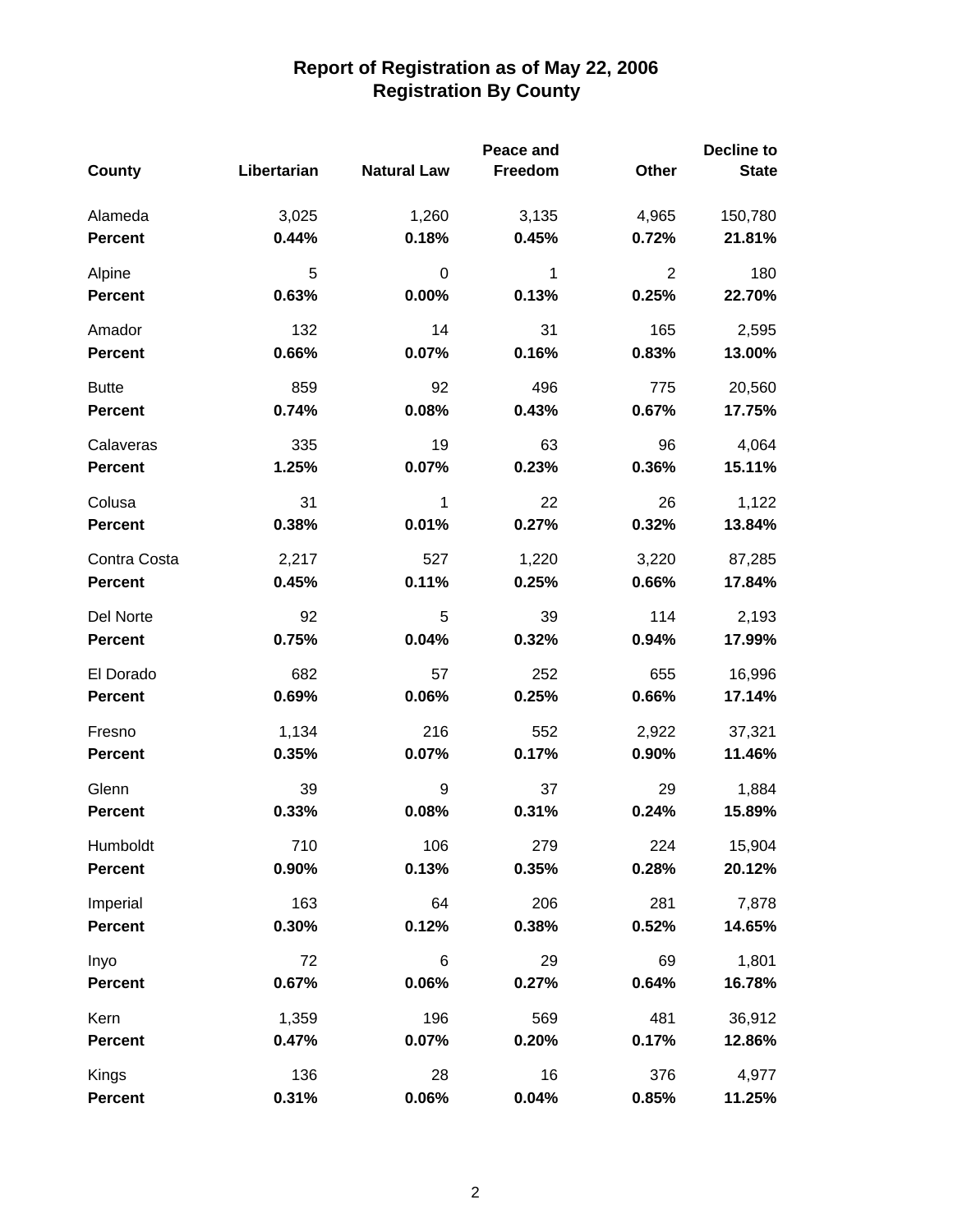| <b>County</b>  | Eligible  | <b>Registered</b> | <b>Democratic</b> | Republican | American<br>Independent | Green  |
|----------------|-----------|-------------------|-------------------|------------|-------------------------|--------|
| Lake           | 46,717    | 32,005            | 13,929            | 10,279     | 965                     | 442    |
| <b>Percent</b> |           | 68.51%            | 43.52%            | 32.12%     | 3.02%                   | 1.38%  |
| Lassen         | 16,663    | 14,171            | 4,169             | 6,580      | 597                     | 64     |
| <b>Percent</b> |           | 85.04%            | 29.42%            | 46.43%     | 4.21%                   | 0.45%  |
| Los Angeles    | 5,691,552 | 3,839,483         | 1,929,931         | 1,023,730  | 64,142                  | 25,400 |
| <b>Percent</b> |           | 67.46%            | 50.27%            | 26.66%     | 1.67%                   | 0.66%  |
| Madera         | 78,839    | 36,497            | 12,551            | 18,439     | 656                     | 172    |
| <b>Percent</b> |           | 46.29%            | 34.39%            | 50.52%     | 1.80%                   | 0.47%  |
| Marin          | 177,567   | 147,529           | 76,003            | 33,745     | 2,673                   | 3,579  |
| <b>Percent</b> |           | 83.08%            | 51.52%            | 22.87%     | 1.81%                   | 2.43%  |
| Mariposa       | 14,144    | 11,328            | 3,653             | 5,312      | 322                     | 158    |
| <b>Percent</b> |           | 80.09%            | 32.25%            | 46.89%     | 2.84%                   | 1.39%  |
| Mendocino      | 62,153    | 47,943            | 22,094            | 12,025     | 1,245                   | 2,357  |
| <b>Percent</b> |           | 77.14%            | 46.08%            | 25.08%     | 2.60%                   | 4.92%  |
| Merced         | 134,871   | 91,648            | 41,136            | 38,413     | 1,692                   | 306    |
| Percent        |           | 67.95%            | 44.88%            | 41.91%     | 1.85%                   | 0.33%  |
| Modoc          | 6,992     | 5,707             | 1,745             | 2,791      | 178                     | 29     |
| <b>Percent</b> |           | 81.62%            | 30.58%            | 48.90%     | 3.12%                   | 0.51%  |
| Mono           | 9,477     | 6,488             | 2,038             | 2,527      | 191                     | 114    |
| <b>Percent</b> |           | 68.46%            | 31.41%            | 38.95%     | 2.94%                   | 1.76%  |
| Monterey       | 228,616   | 152,590           | 73,133            | 47,476     | 2,966                   | 1,422  |
| <b>Percent</b> |           | 66.75%            | 47.93%            | 31.11%     | 1.94%                   | 0.93%  |
| Napa           | 89,691    | 66,507            | 30,612            | 21,009     | 1,577                   | 923    |
| <b>Percent</b> |           | 74.15%            | 46.03%            | 31.59%     | 2.37%                   | 1.39%  |
| Nevada         | 75,296    | 63,575            | 20,367            | 27,510     | 1,606                   | 1,632  |
| <b>Percent</b> |           | 84.43%            | 32.04%            | 43.27%     | 2.53%                   | 2.57%  |
| Orange         | 1,825,116 | 1,476,210         | 441,239           | 712,188    | 29,065                  | 7,940  |
| <b>Percent</b> |           | 80.88%            | 29.89%            | 48.24%     | 1.97%                   | 0.54%  |
| Placer         | 225,696   | 175,433           | 50,285            | 90,996     | 3,424                   | 1,268  |
| <b>Percent</b> |           | 77.73%            | 28.66%            | 51.87%     | 1.95%                   | 0.72%  |
| Plumas         | 16,328    | 13,430            | 4,462             | 5,850      | 470                     | 121    |
| <b>Percent</b> |           | 82.25%            | 33.22%            | 43.56%     | 3.50%                   | 0.90%  |
| Riverside      | 1,190,171 | 745,818           | 257,473           | 342,810    | 16,694                  | 2,741  |
| <b>Percent</b> |           | 62.66%            | 34.52%            | 45.96%     | 2.24%                   | 0.37%  |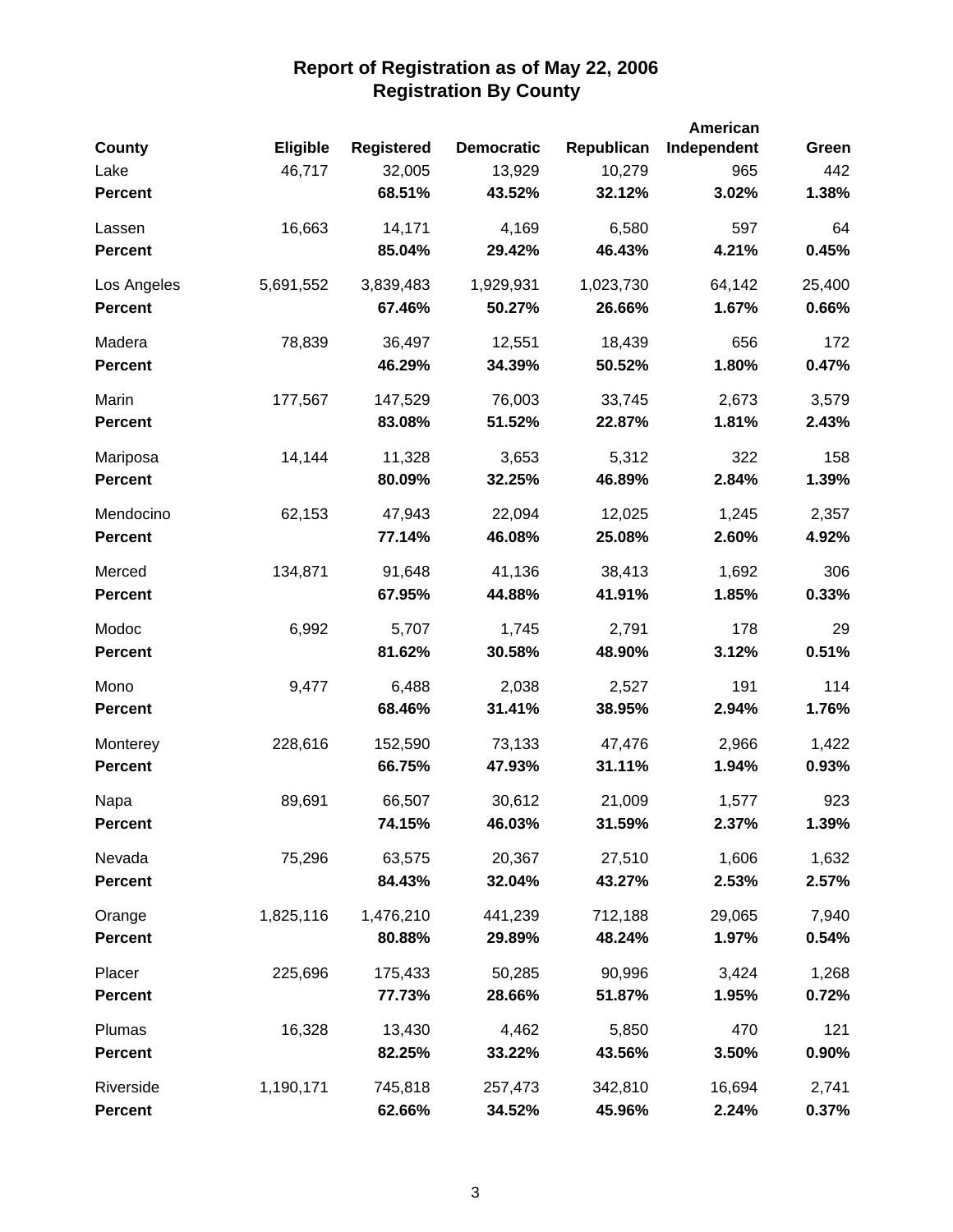|                |             |                    | Peace and |        | <b>Decline to</b> |
|----------------|-------------|--------------------|-----------|--------|-------------------|
| County         | Libertarian | <b>Natural Law</b> | Freedom   | Other  | <b>State</b>      |
| Lake           | 217         | 21                 | 114       | 73     | 5,965             |
| <b>Percent</b> | 0.68%       | 0.07%              | 0.36%     | 0.23%  | 18.64%            |
| Lassen         | 88          | 11                 | 27        | 67     | 2,568             |
| <b>Percent</b> | 0.62%       | 0.08%              | 0.19%     | 0.47%  | 18.12%            |
| Los Angeles    | 17,994      | 7,956              | 23,707    | 24,127 | 722,496           |
| <b>Percent</b> | 0.47%       | 0.21%              | 0.62%     | 0.63%  | 18.82%            |
| Madera         | 140         | 15                 | 44        | 141    | 4,339             |
| <b>Percent</b> | 0.38%       | 0.04%              | 0.12%     | 0.39%  | 11.89%            |
| Marin          | 813         | 119                | 325       | 430    | 29,842            |
| <b>Percent</b> | 0.55%       | 0.08%              | 0.22%     | 0.29%  | 20.23%            |
| Mariposa       | 79          | 8                  | 25        | 154    | 1,617             |
| <b>Percent</b> | 0.70%       | 0.07%              | 0.22%     | 1.36%  | 14.27%            |
| Mendocino      | 379         | 60                 | 254       | 270    | 9,259             |
| <b>Percent</b> | 0.79%       | 0.13%              | 0.53%     | 0.56%  | 19.31%            |
| Merced         | 245         | 49                 | 167       | 131    | 9,509             |
| <b>Percent</b> | 0.27%       | 0.05%              | 0.18%     | 0.14%  | 10.38%            |
| Modoc          | 44          | 3                  | 9         | 0      | 908               |
| <b>Percent</b> | 0.77%       | 0.05%              | 0.16%     | 0.00%  | 15.91%            |
| Mono           | 65          | 3                  | 15        | 0      | 1,535             |
| <b>Percent</b> | 1.00%       | 0.05%              | 0.23%     | 0.00%  | 23.66%            |
| Monterey       | 659         | 136                | 395       | 311    | 26,092            |
| <b>Percent</b> | 0.43%       | 0.09%              | 0.26%     | 0.20%  | 17.10%            |
| Napa           | 390         | 52                 | 142       | 1,006  | 10,796            |
| <b>Percent</b> | 0.59%       | 0.08%              | 0.21%     | 1.51%  | 16.23%            |
| Nevada         | 502         | 46                 | 130       | 241    | 11,541            |
| <b>Percent</b> | 0.79%       | 0.07%              | 0.20%     | 0.38%  | 18.15%            |
| Orange         | 9,992       | 2,220              | 3,842     | 5,196  | 264,528           |
| <b>Percent</b> | 0.68%       | 0.15%              | 0.26%     | 0.35%  | 17.92%            |
| Placer         | 1,145       | 90                 | 242       | 367    | 27,616            |
| <b>Percent</b> | 0.65%       | 0.05%              | 0.14%     | 0.21%  | 15.74%            |
| Plumas         | 95          | 14                 | 36        | 12     | 2,370             |
| <b>Percent</b> | 0.71%       | 0.10%              | 0.27%     | 0.09%  | 17.65%            |
| Riverside      | 3,580       | 839                | 2,098     | 4,520  | 115,063           |
| <b>Percent</b> | 0.48%       | 0.11%              | 0.28%     | 0.61%  | 15.43%            |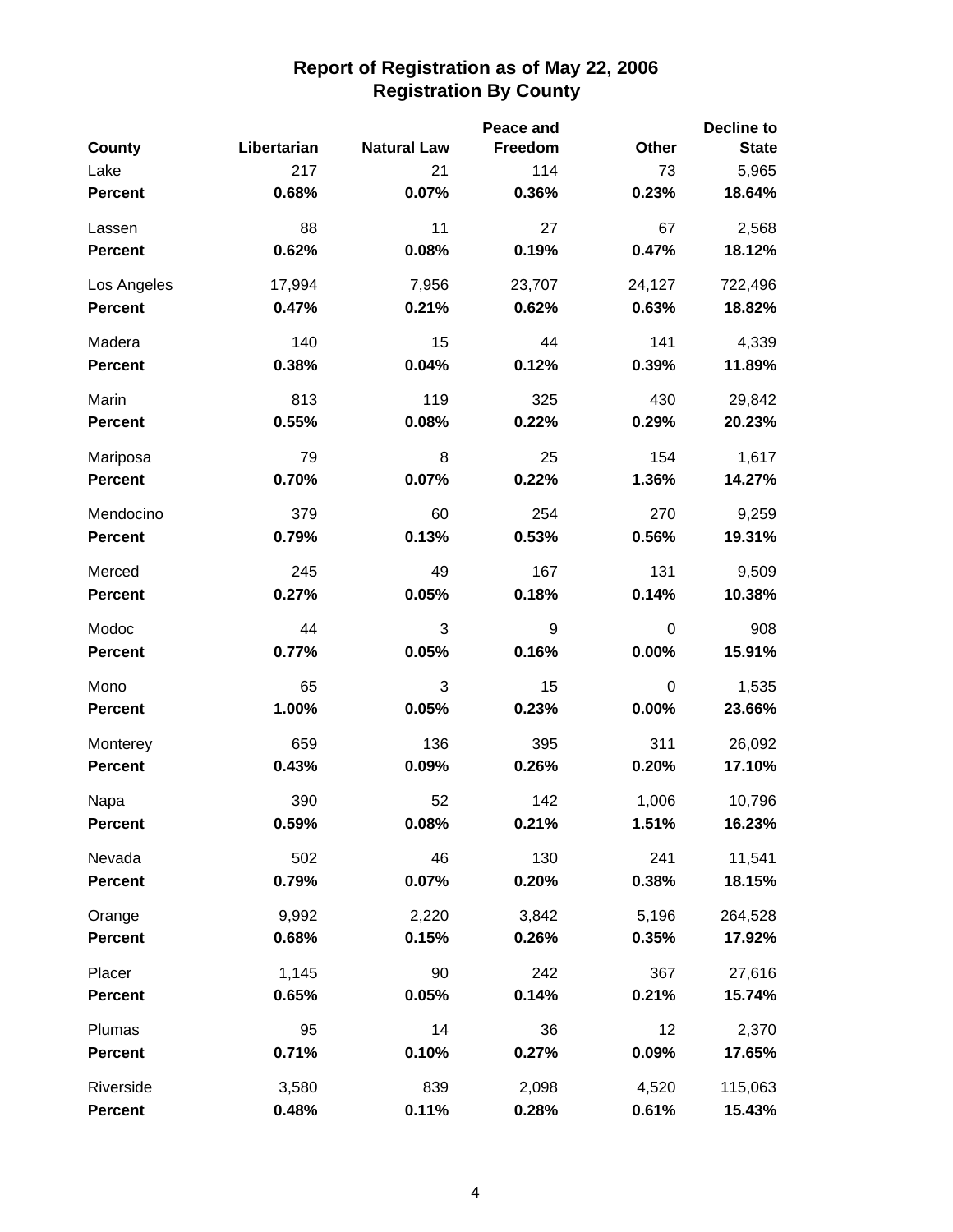|                 |           |                   |                   |            | American    |        |
|-----------------|-----------|-------------------|-------------------|------------|-------------|--------|
| <b>County</b>   | Eligible  | <b>Registered</b> | <b>Democratic</b> | Republican | Independent | Green  |
| Sacramento      | 901,196   | 620,191           | 264,930           | 215,155    | 14,142      | 5,738  |
| <b>Percent</b>  |           | 68.82%            | 42.72%            | 34.69%     | 2.28%       | 0.93%  |
| San Benito      | 34,109    | 25,023            | 11,289            | 8,478      | 582         | 160    |
| <b>Percent</b>  |           | 73.36%            | 45.11%            | 33.88%     | 2.33%       | 0.64%  |
| San Bernardino  | 1,186,697 | 748,385           | 283,484           | 316,627    | 18,566      | 3,006  |
| <b>Percent</b>  |           | 63.06%            | 37.88%            | 42.31%     | 2.48%       | 0.40%  |
| San Diego       | 1,984,298 | 1,356,018         | 466,175           | 538,100    | 30,822      | 9,460  |
| <b>Percent</b>  |           | 68.34%            | 34.38%            | 39.68%     | 2.27%       | 0.70%  |
| San Francisco   | 575,791   | 421,094           | 228,662           | 47,062     | 6,850       | 12,662 |
| <b>Percent</b>  |           | 73.13%            | 54.30%            | 11.18%     | 1.63%       | 3.01%  |
| San Joaquin     | 400,395   | 264,084           | 110,945           | 111,097    | 4,703       | 911    |
| <b>Percent</b>  |           | 65.96%            | 42.01%            | 42.07%     | 1.78%       | 0.34%  |
| San Luis Obispo | 188,046   | 152,974           | 54,008            | 64,581     | 3,423       | 2,143  |
| <b>Percent</b>  |           | 81.35%            | 35.31%            | 42.22%     | 2.24%       | 1.40%  |
| San Mateo       | 466,033   | 350,305           | 172,617           | 87,139     | 6,494       | 3,750  |
| <b>Percent</b>  |           | 75.17%            | 49.28%            | 24.88%     | 1.85%       | 1.07%  |
| Santa Barbara   | 271,026   | 182,129           | 73,820            | 65,640     | 3,659       | 2,405  |
| <b>Percent</b>  |           | 67.20%            | 40.53%            | 36.04%     | 2.01%       | 1.32%  |
| Santa Clara     | 1,068,347 | 747,644           | 335,656           | 203,597    | 13,702      | 6,025  |
| <b>Percent</b>  |           | 69.98%            | 44.90%            | 27.23%     | 1.83%       | 0.81%  |
| Santa Cruz      | 175,009   | 141,370           | 74,807            | 29,399     | 2,525       | 4,717  |
| <b>Percent</b>  |           | 80.78%            | 52.92%            | 20.80%     | 1.79%       | 3.34%  |
| Shasta          | 130,821   | 89,287            | 27,067            | 44,091     | 2,454       | 554    |
| <b>Percent</b>  |           | 68.25%            | 30.31%            | 49.38%     | 2.75%       | 0.62%  |
| Sierra          | 2,631     | 2,255             | 701               | 963        | 82          | 24     |
| <b>Percent</b>  |           | 85.71%            | 31.09%            | 42.71%     | 3.64%       | 1.06%  |
| Siskiyou        | 33,939    | 25,160            | 8,942             | 10,608     | 770         | 233    |
| <b>Percent</b>  |           | 74.13%            | 35.54%            | 42.16%     | 3.06%       | 0.93%  |
| Solano          | 269,423   | 163,925           | 79,837            | 47,805     | 3,216       | 900    |
| <b>Percent</b>  |           | 60.84%            | 48.70%            | 29.16%     | 1.96%       | 0.55%  |
| Sonoma          | 327,747   | 238,671           | 119,212           | 61,813     | 4,844       | 6,569  |
| <b>Percent</b>  |           | 72.82%            | 49.95%            | 25.90%     | 2.03%       | 2.75%  |
| Stanislaus      | 314,697   | 200,399           | 82,089            | 84,092     | 4,312       | 796    |
| <b>Percent</b>  |           | 63.68%            | 40.96%            | 41.96%     | 2.15%       | 0.40%  |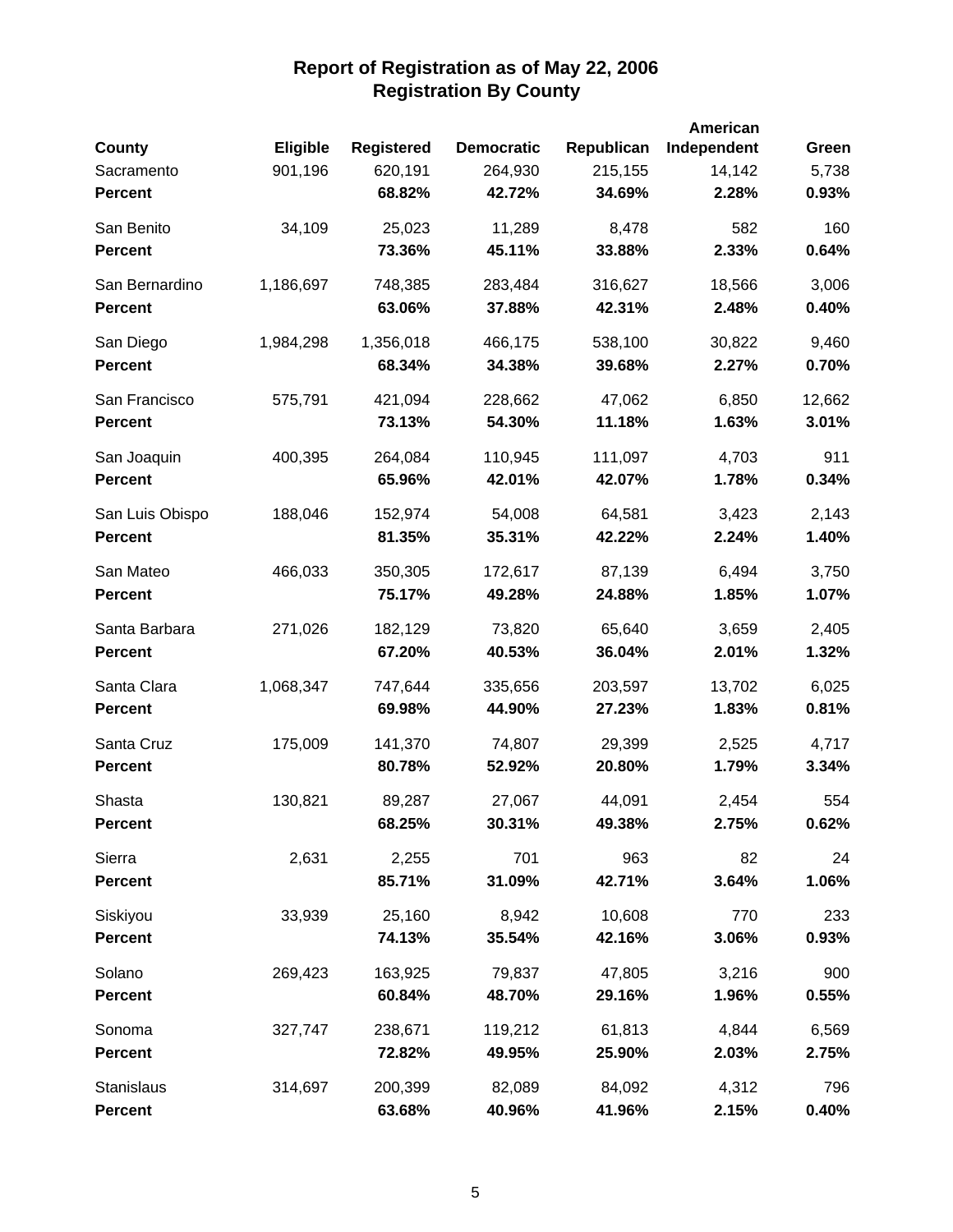|                 |             |                    | Peace and |              | <b>Decline to</b> |
|-----------------|-------------|--------------------|-----------|--------------|-------------------|
| County          | Libertarian | <b>Natural Law</b> | Freedom   | <b>Other</b> | <b>State</b>      |
| Sacramento      | 3,122       | 502                | 4,419     | 1,547        | 110,636           |
| <b>Percent</b>  | 0.50%       | 0.08%              | 0.71%     | 0.25%        | 17.84%            |
| San Benito      | 133         | 13                 | 58        | 92           | 4,218             |
| <b>Percent</b>  | 0.53%       | 0.05%              | 0.23%     | 0.37%        | 16.86%            |
| San Bernardino  | 3,553       | 892                | 2,663     | 3,868        | 115,726           |
| <b>Percent</b>  | 0.47%       | 0.12%              | 0.36%     | 0.52%        | 15.46%            |
| San Diego       | 8,867       | 3,913              | 3,017     | 6,525        | 289,139           |
| <b>Percent</b>  | 0.65%       | 0.29%              | 0.22%     | 0.48%        | 21.32%            |
| San Francisco   | 2,289       | 557                | 1,645     | 637          | 120,730           |
| <b>Percent</b>  | 0.54%       | 0.13%              | 0.39%     | 0.15%        | 28.67%            |
| San Joaquin     | 865         | 156                | 1,074     | 1,882        | 32,451            |
| <b>Percent</b>  | 0.33%       | 0.06%              | 0.41%     | 0.71%        | 12.29%            |
| San Luis Obispo | 1,006       | 145                | 286       | 1,840        | 25,542            |
| <b>Percent</b>  | 0.66%       | 0.09%              | 0.19%     | 1.20%        | 16.70%            |
| San Mateo       | 1,638       | 342                | 833       | 890          | 76,602            |
| <b>Percent</b>  | 0.47%       | 0.10%              | 0.24%     | 0.25%        | 21.87%            |
| Santa Barbara   | 1,041       | 146                | 325       | 1,872        | 33,221            |
| <b>Percent</b>  | 0.57%       | 0.08%              | 0.18%     | 1.03%        | 18.24%            |
| Santa Clara     | 4,397       | 631                | 2,027     | 1,847        | 179,762           |
| <b>Percent</b>  | 0.59%       | 0.08%              | 0.27%     | 0.25%        | 24.04%            |
| Santa Cruz      | 1,216       | 150                | 484       | 1,112        | 26,960            |
| <b>Percent</b>  | 0.86%       | 0.11%              | 0.34%     | 0.79%        | 19.07%            |
| Shasta          | 559         | 46                 | 205       | 214          | 14,097            |
| <b>Percent</b>  | 0.63%       | 0.05%              | 0.23%     | 0.24%        | 15.79%            |
| Sierra          | 27          | $\mathbf 0$        | 6         | 30           | 422               |
| <b>Percent</b>  | 1.20%       | 0.00%              | 0.27%     | 1.33%        | 18.71%            |
| Siskiyou        | 259         | 51                 | 62        | 23           | 4,212             |
| <b>Percent</b>  | 1.03%       | 0.20%              | 0.25%     | 0.09%        | 16.74%            |
| Solano          | 658         | 102                | 324       | 881          | 30,202            |
| <b>Percent</b>  | 0.40%       | 0.06%              | 0.20%     | 0.54%        | 18.42%            |
| Sonoma          | 1,533       | 199                | 691       | 1,462        | 42,348            |
| <b>Percent</b>  | 0.64%       | 0.08%              | 0.29%     | 0.61%        | 17.74%            |
| Stanislaus      | 782         | 130                | 921       | 1,657        | 25,620            |
| <b>Percent</b>  | 0.39%       | 0.06%              | 0.46%     | 0.83%        | 12.78%            |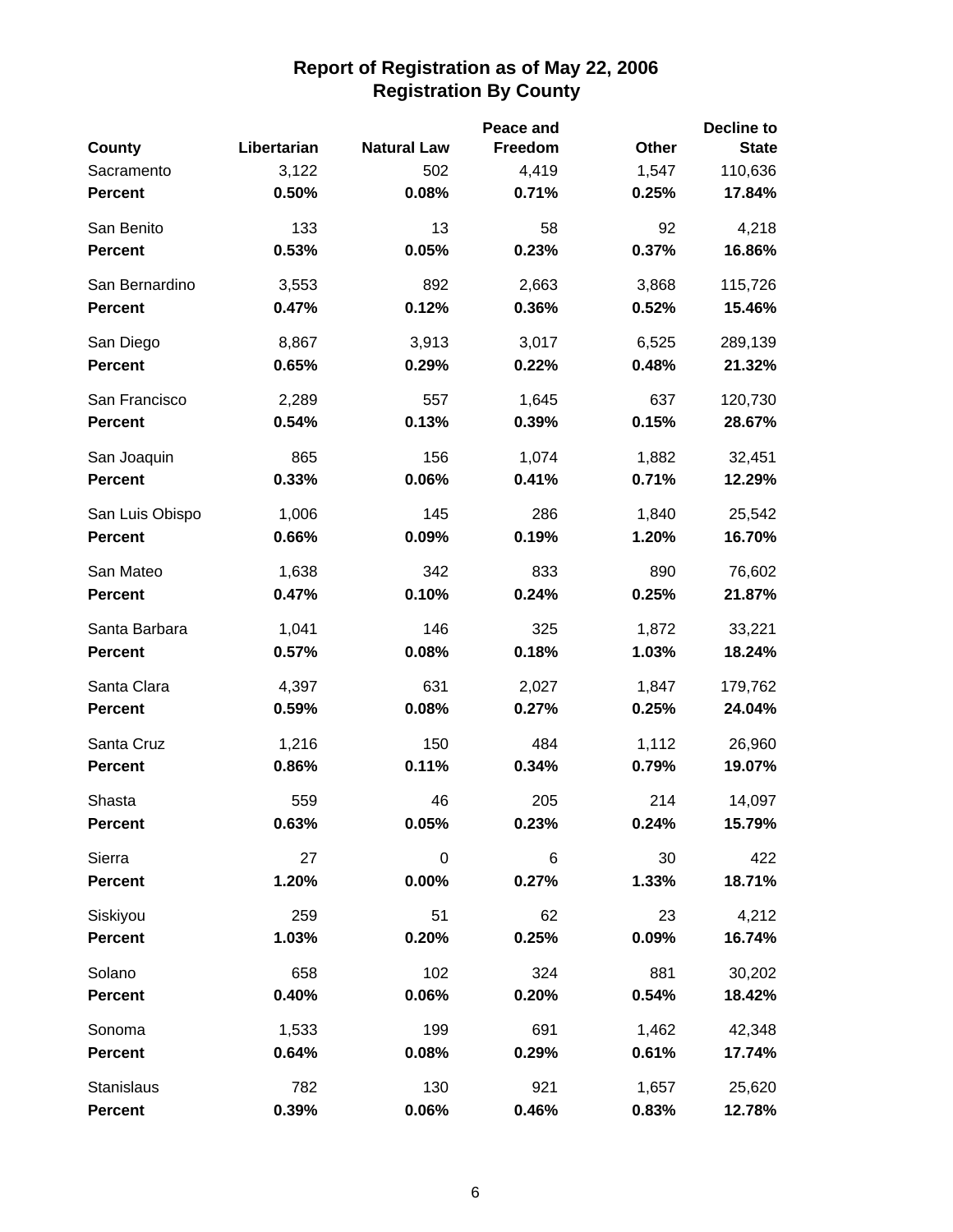|                    |            |                   |                   |            | American    |         |
|--------------------|------------|-------------------|-------------------|------------|-------------|---------|
| County             | Eligible   | <b>Registered</b> | <b>Democratic</b> | Republican | Independent | Green   |
| Sutter             | 57,038     | 38,786            | 12,489            | 19,306     | 898         | 124     |
| <b>Percent</b>     |            | 68.00%            | 32.20%            | 49.78%     | 2.32%       | 0.32%   |
| Tehama             | 42,159     | 29,050            | 9,762             | 13,164     | 1,126       | 126     |
| <b>Percent</b>     |            | 68.91%            | 33.60%            | 45.31%     | 3.88%       | 0.43%   |
| Trinity            | 10,727     | 7,777             | 2,816             | 3,085      | 263         | 139     |
| <b>Percent</b>     |            | 72.50%            | 36.21%            | 39.67%     | 3.38%       | 1.79%   |
| Tulare             | 232,412    | 133,147           | 45,658            | 64,412     | 2,990       | 557     |
| <b>Percent</b>     |            | 57.29%            | 34.29%            | 48.38%     | 2.25%       | 0.42%   |
| Tuolumne           | 39,501     | 32,312            | 11,770            | 14,113     | 945         | 305     |
| <b>Percent</b>     |            | 81.80%            | 36.43%            | 43.68%     | 2.92%       | 0.94%   |
| Ventura            | 512,141    | 382,911           | 145,352           | 154,856    | 7,681       | 3,065   |
| <b>Percent</b>     |            | 74.77%            | 37.96%            | 40.44%     | 2.01%       | 0.80%   |
| Yolo               | 123,677    | 87,568            | 40,596            | 24,585     | 1,774       | 1,580   |
| <b>Percent</b>     |            | 70.80%            | 46.36%            | 28.08%     | 2.03%       | 1.80%   |
| Yuba               | 44,108     | 25,982            | 8,857             | 11,129     | 961         | 165     |
| <b>Percent</b>     |            | 58.91%            | 34.09%            | 42.83%     | 3.70%       | 0.64%   |
| <b>State Total</b> | 22,542,844 | 15,668,439        | 6,685,288         | 5,387,865  | 311,481     | 143,573 |
| <b>Percent</b>     |            | 69.51%            | 42.67%            | 34.39%     | 1.99%       | 0.92%   |